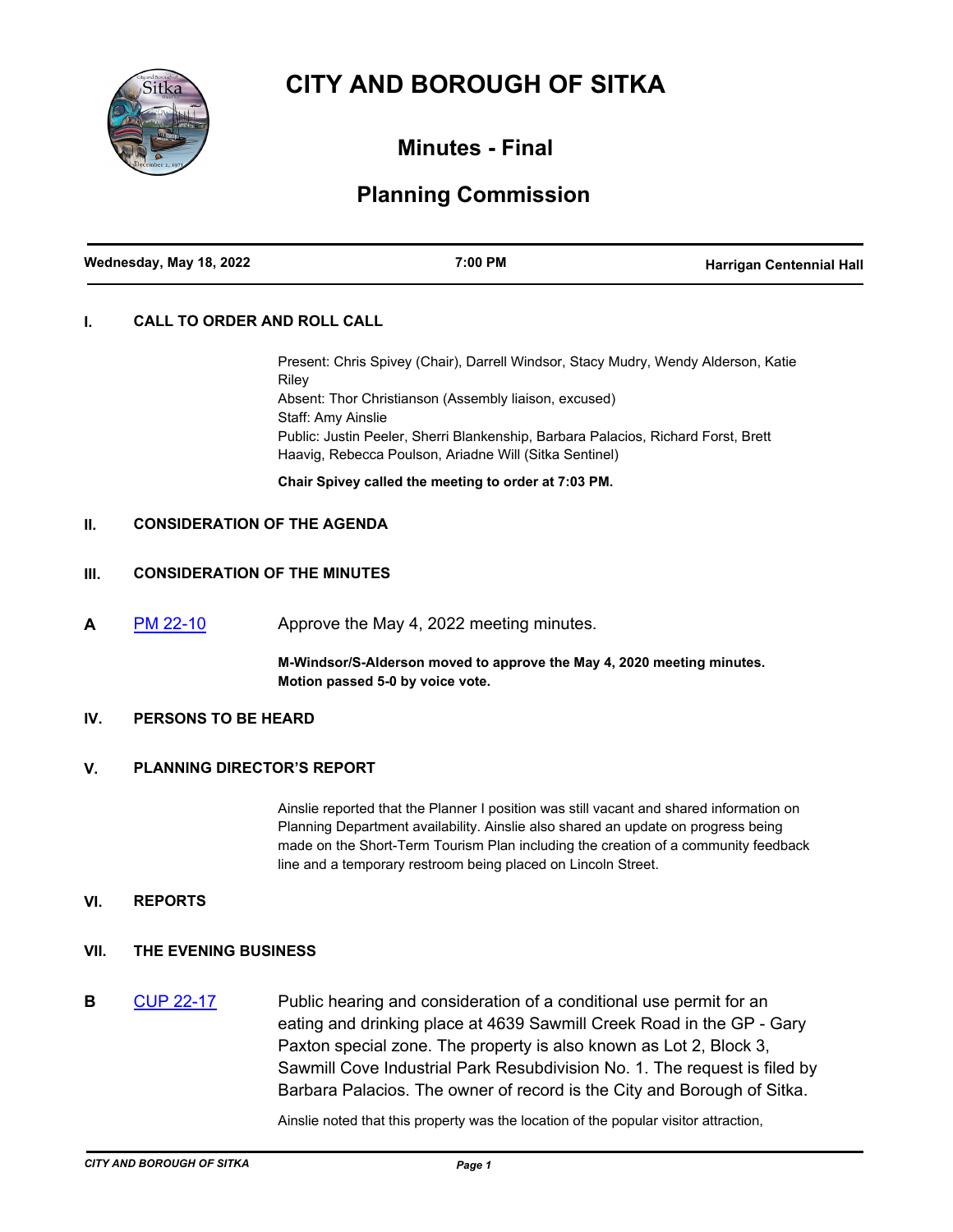Fortress of the Bear. There was one other active conditional use permit for food service on the property as approved in case file CUP 22-09 which was for a concession stand. The applicant in this case ran a food cart called The Fresh Fish that offered more meal/lunch options centered around seafood. Food was prepared off site in a commercial kitchen and kept at temperature at the cart. There was ample space on the property to accommodate both permitees; Ainslie had done a site visit with a staff member from Fortress of the Bear to confirm the placement locations which were clear of the parking and bus lane area at the front of the lot. Given that the site was already experienced high levels of bus and other traffic coming to and from the site in the visitor season, Ainslie stated that this additional use on the lot was unlikely to attract a noticeably higher level of traffic. Staff recommended approval.

The applicant, Barbara Palacios came forward. Palacios provided more detail about her cart and other locations from which she operated. Palacios stated that she would not be at this location every day, as it would depend on the cruise ship schedule. Alderson asked where Palacios would be disposing of her grey water, as the site did not have a commercial kitchen; Palacios confirmed that she would be properly disposing her grey water at the commercial kitchen in which she prepared food.

**M-Riley/S-Alderson moved to approve the conditional use permit for an eating and drinking place at 4639 Sawmill Creek Road in the GP - Gary Paxton special zone subject to the attached conditions of approval. The property was also known as Lot 2, Block 3, Sawmill Cove Industrial Park Resubdivision No 1. The request was filed by Barbara Palacios. The owner of record was the City and Borough of Sitka. Motion passed 5-0 by voice vote.** 

**M-Riley/S-Alderson moved to adopt and approve the required findings for conditional use permits as listed in the staff report. Motion passed 5-0 by voice vote.**

**C** [CUP 22-18](http://sitka.legistar.com/gateway.aspx?m=l&id=/matter.aspx?key=13618) Public hearing and consideration of a conditional use permit for a temporary structure (retail trailer) at 104 Cathedral Way in the CBD central business district. The property is also known as Lot 2, Block 6, US Survey 1474 Tract A. The request is filed by Sherri Blankenship and Justin Peeler. The owners of record are Adam and Kris Chinalski.

> Ainslie started by noting this property may have been familiar to Commissioners, as it had been previously permitted for food truck operations. It was a very small lot at 911 square feet, and while it had electric service it did not have water or wastewater services. Given these challenges, the lot had become a popular location for food trucks, carts, and other temporary/mobile business. The applicants planned to use the site for a retail trailer that would be approximately 24 feet in length and 8 feet in width to sell health products the applicants manufactured off site. Customers would be able to step into the unit to shop, or browse from the exterior of the unit as the front of the unit had expansive windows. No unusual noise or odors were anticipated - the unit would be connected to power to avoid use of a generator and the products were manufactured off site. Ainslie said that a high level of vehicular and pedestrian traffic is expected in the central business district and that the proposed retail use was in-line with the intent of the district. Staff recommended approval. Spivey asked if other mobile/temporary businesses would be covered under this permit, as permits generally run with the property. Ainslie stated that between the differences/uniqueness of different mobile business types as well as the difficulty there would be with enforcement if there were not separate permits, other temporary/mobile businesses at this location would likely require their own permits.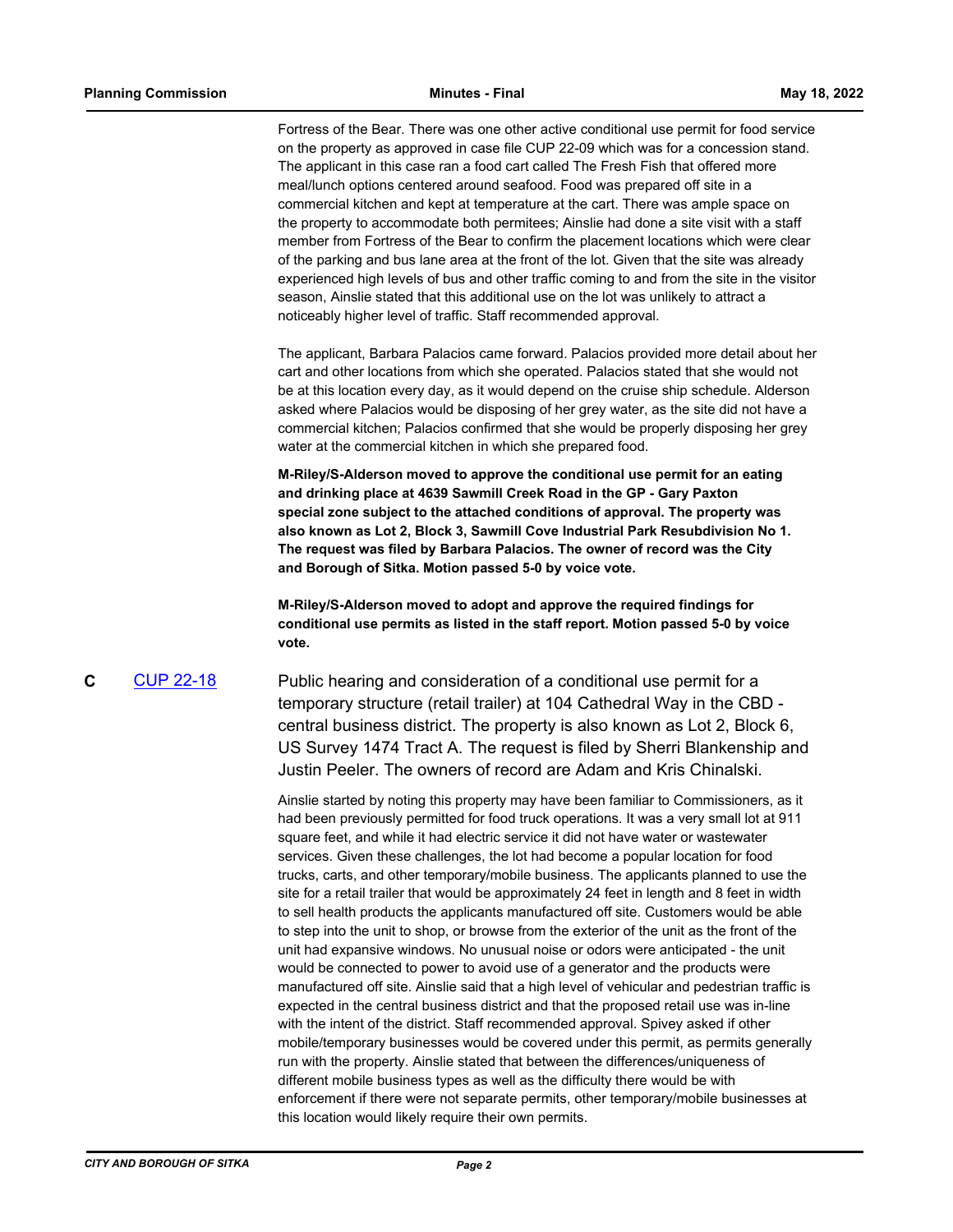The applicants, Sherri Blankenship and Justin Peeler, came forward. Blankenship elaborated on some of the features of the trailer, and Peeler noted that unlike the example photo, their unit would have two doors which they felt was safer. Blankenship explained that they had recently been told that the trailer had been backordered and was not expected until late in the visitor season. Commissioners asked if they would be using any kind of temporary set-up in the meantime; Blankenship answered that they were considering doing so. Commissioners asked Ainslie if this permit could cover some other temporary structure or kiosk in the meantime - Ainslie stated that this could be an allowable accommodation to make under the permit if the Commission would like to see that flexibility for the upcoming summer season. There was consensus among Commissioners to provide that flexibility.

**M-Alderson/S-Mudry moved to approve the conditional use permit for a temporary structure at 104 Cathedral Way in the CBD - central business district subject to the attached conditions of approval. The property was also known as Lot 2, Block 6, US Survey 1474 Tract A. The request was filed by Sherri Blankenship and Justin Peeler. The owners of record were Adam and Kris Chinalski. Motion passed 5-0 by voice vote.** 

**M-Alderson/S-Mudry moved to adopt and approve the required findings for conditional use permits as listed in the staff report. Motion passed 5-0 by voice vote.**

**D** [CUP 22-19](http://sitka.legistar.com/gateway.aspx?m=l&id=/matter.aspx?key=13619) Public hearing and consideration of a conditional use permit for a short-term rental at 101 Finn Alley in the R-1 single-family and duplex residential district. The property is also known as Lot 21-A, Block 13, US Survey 1474 Tract A. The request is filed by Richard Forst. The owner of record is Richard Forst.

> Ainslie said the property had a single-family home that was approximately 1100 square feet with three bedrooms and two bathrooms. The property had been previously permitted as a short-term rental in 2019 but had lapsed so the applicant was reapplying. There were two other short-term rentals at neighboring properties. There was a large driveway on the lot with at least two off-street parking spaces. Access to the property could be tricky as Finn Alley was a one-way street. Renters were instructed to take Lincoln Street to Barlow Street, and Barlow Street to Finn Alley. In terms of noise and odor impacts, the renter handout stated that quiet hours would be between 9PM and 8AM and also provided instruction on trash disposal. Staff recommended approval.

> The applicant, Richard Forst came forward. Forst said that the property had been in use as a rental for the last several years - most recently, Youth Advocates of Sitka had used it for temporary housing with tenants staying for a few weeks at a time, so the conversion to a short-term rental should not be noticeable to the neighborhood. Forst also noted that Finn Alley was appropriately signed as a one-way street, and motorists should be able to follow the signage.

> Ainslie read two letters that had been submitted as public comment. The first was from Rebecca Poulson and Eric Dow, property owners at 107 Jeff Davis Street. Poulson and Dow stated that there would be negative impacts as a result of granting the permit including traffic impacts from more vehicles on narrow, residential streets (as well as the potential for confusion with the one-way direction on Finn Alley), community-wide housing affordability and availability, and negative changes to the character of the neighborhood resulting from increasing the short-term rental density. The other letter was from Mike Trainor at 105 Barlow Street stating that he did not oppose the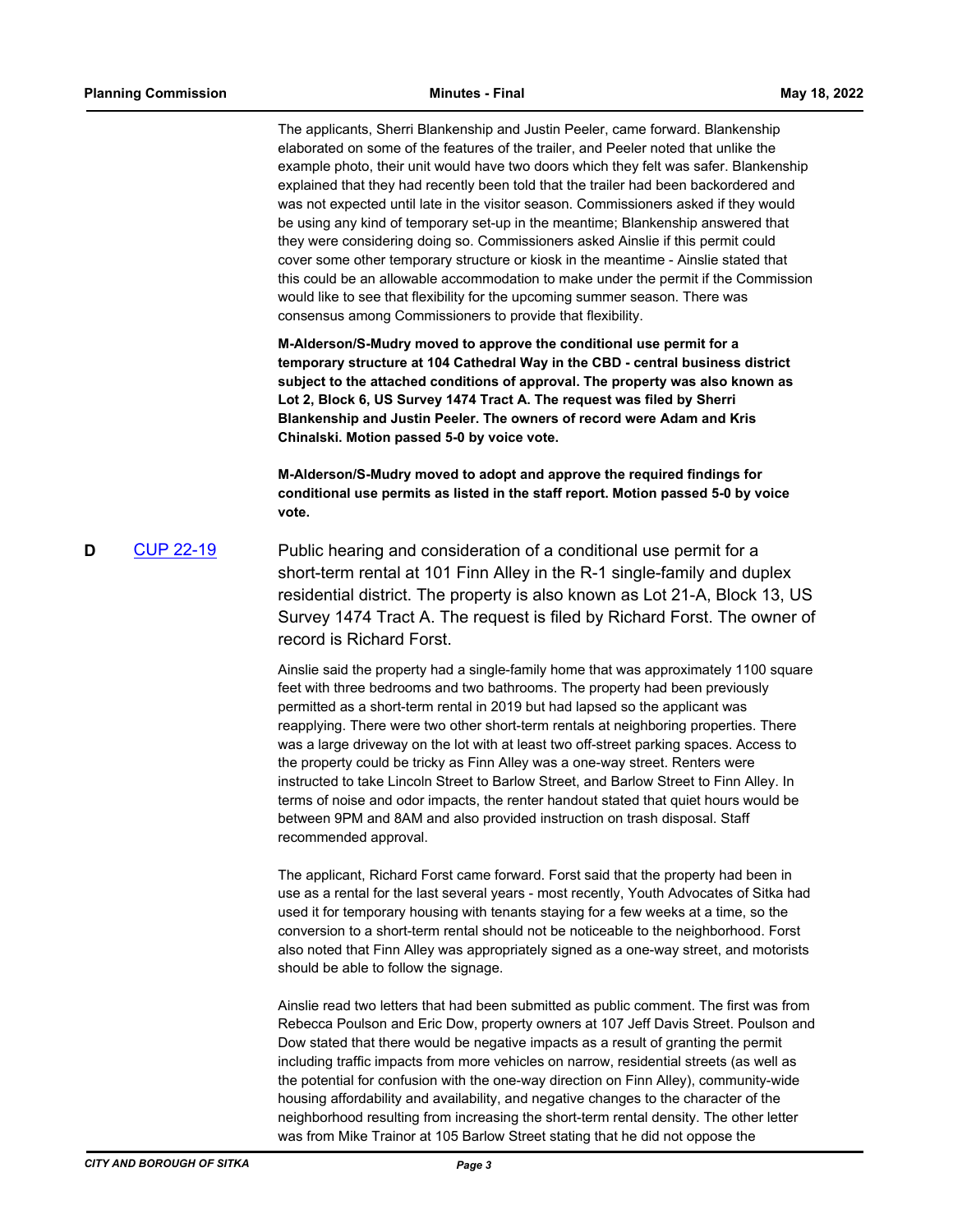#### application.

Commissioners discussed their concern for short-term rental density in this neighborhood. Spivey noted that the term "dark neighborhoods" had been coined to describe those that had high densities of short-term rentals, as they could have long periods of vacancy and non-use which had implications for crime and public/property safety. Alderson's concerns about density spoke to the change in neighborhood character that can result from losing long-term renters or home owners residing in the neighborhood. Riley shared her concerns about the density, and also added that while signed, the one-way direction of Finn Alley was confusing and often violated by residents. While Windsor agreed that the density concern was valid, it was difficult to know what level of density was appropriate without a quantitative measure to apply. Commissioners asked Ainslie to pull the minutes of the 2019 approval to review the deliberation and vote.

Commissioners agreed to bring the applicant forward once again. Forst stated that he actively managed the property, particularly in the summer time; he was there several times a week to maintain the yard or anything else that needed attention. Forst felt this, along with presence of other property owners in the neighborhood, mitigated the safety concerns Spivey raised. Forst was once again excused.

Ainslie displayed the minutes from the 2019 approval; there had been similar discussion regarding Finn Alley as a one-way street as well as the density of short-term rentals in the area. The commission at the time approved the request 4-0.

**M-Mudry/S-Windsor moved to approve the conditional use permit for a short-term rental at 101 Finn Alley in the R-1 single family and duplex residential district subject to the attached conditions of approval. The property was also known as Lot 21-A, Block 13, US Survey 1474 Tract A. The request was filed by Richard Forst. The owner of record was Richard Forst. Motion passed 3-2 by voice vote.** 

**M-Mudry/S-Windsor moved to adopt and approve the required findings for conditional use permits as listed in the staff report. Motion passed 3-2 by voice vote.**

**E** [P 22- 04](http://sitka.legistar.com/gateway.aspx?m=l&id=/matter.aspx?key=13620) Public hearing and consideration of a conceptual plat for a minor subdivision to result in two lots at 728 Indian River Road in the R-2 MHP multifamily/mobile home district. The property is also known as Lot 10, Indian River Land Subdivision. The request is filed by Brett Haavig. The owners of record are Brett Haavig and Amanda Johnson.

> Ainslie explained that the applicant had opted for this optional concept review of the proposed minor subdivision in order to gauge the Commission's view of the proposal before investing in surveying. Ainslie also explained that while the Commission could make a motion, it was not required nor would it necessarily bind a decision on the future approvals; if the applicant elected to continue forward with the proposal after this hearing, a platting variance, preliminary plat review, and final plat review would all come back before the Commission. The proposal was very similar to a small lot subdivision approved in 2021 and now under development for a lot in the same subdivision as this property. The lot was 9,600 square feet in size and the subdivision would result in two equally sized small lots of 4,800 square feet. At the time, the lot was flat, undeveloped, and its whole frontage made contact with Indian River Road, a municipally maintained